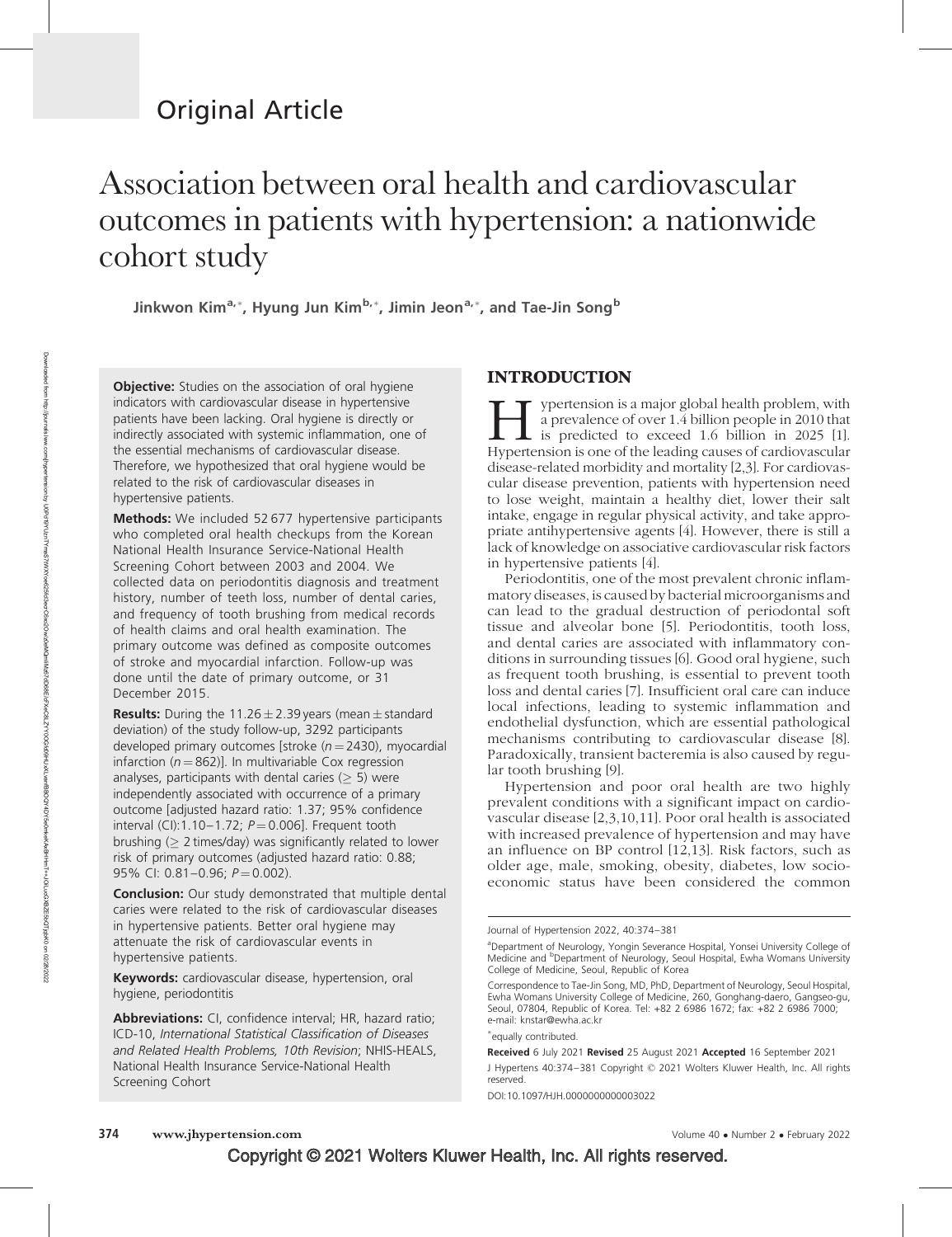denominators underpinning this relationship [14–19]. However, recent evidence indicates that the association between oral health and hypertension is independent of common risk factors, and may, in fact, be causal in nature [13,20,21]. Systemic inflammation, in particular, represents the major underlying mechanisms in this relationship [20]. Since the causal relationship between these two conditions, patients with hypertension may have an altered association of oral health and cardiovascular disease compared with those without hypertension. However, research on the association between oral hygiene and cardiovascular disease in hypertensive patients is lacking. Thus, we investigated whether oral hygiene indicators were linked to the development of major cardiovascular diseases in hypertensive patients in a longitudinal study setting.

#### METHODS

#### Data sources

This study was performed using the National Health Insurance Service-National Health Screening Cohort (NHIS-HEALS) dataset in South Korea [22]. NHIS-HEALS is a cohort of participants who participated in health screening programs provided by the NHIS in South Korea. South Korea has a universal health insurance system. NHIS is a nonprofit, single-payer organization in South Korea. Every 2 years, the NHIS provides complimentary nationwide health checkups to all South Korean citizens aged at least 40 years. NHIS-HEALS included 514 866 participants who underwent health screening examination between 2002 and 2003 [22]. NHIS-HEALS dataset consisted of the consecutive health checkup data including BMI, blood and urine laboratory findings, an oral health checkup questionnaire and dental results, blood pressure measurements, and a lifestyle survey. As NHIS is a single payer, NHIS-HEALS dataset contained all health claim resources regarding hospital visit, diagnosis (based on International Statistical Classification of Diseases and Related Health Problems 10th, Revision, ICD-10), medication, and procedures between 2002 and 2015.

#### Study participants

We included participants who had hypertension and completed oral health checkups at the baseline health examination in 2003–2004. Hypertensive patients were defined as participants who satisfied at least one of following conditions: received prescription blood pressure lowering agents (angiotensin-converting enzyme inhibitor, angiotensin II receptor blocker, calcium-channel blocker, diuretics, and beta-blockers) with hypertension diagnostic codes (ICD-10: I10–15) before the health examination, had a SBP at least 140 mmHg or DBP at least 90 mmHg at the blood pressure measurement; checked 'yes' on the selfreport questionnaire for hypertension at the baseline health examination. Exclusion criteria were: no hypertension at baseline; unavailable oral health examination data; prior history of cardiovascular diseases (stroke and myocardial infarction), and missing data for at least one collected covariate. Figure 1 is a flow chart for inclusion and exclusion criteria.

#### Oral hygiene indicators and covariates

During the oral checkup at baseline health examination, dentists investigated the number of teeth lost and dental caries, regardless of the cause, which were classified accordingly (i.e. into groups of 0,  $1-4$ , and  $\geq 5$  teeth lost or dental caries). Although dental results provided by NHIS-HEALS data set was examined and recorded by a professional dentist, information on interrater reliability among dentist and accuracy for teeth loss and dental caries was not included. Periodontitis was defined as the provision of the periodontitis diagnostic code (ICD-10 code: K052–K054) more than twice by a professional dentist or treatment for periodontal disease (health claim codes: U1010, U1020, U1051–1052, U1071–1072, and U1081–1083) by a dentist with the ICD-10 codes within 1 year of the health examination [23,24]. On the basis of the oral health self-questionnaire in health examination, the frequency of tooth brushing was subclassified as 1 or less and at least two times/day.

From NHIS-HEALS dataset, we collected information for sex, age, household income, smoking habits, alcohol consumption, exercise frequency, BMI, total cholesterol, and SBP at the baseline health examination [24–26]. Diabetes mellitus was defined as a fasting serum glucose level of at least 7.0 mmol/l at the health examination or the presence of diabetes mellitus diagnostic codes (ICD-10 code of E11–E14) with a prescription of antidiabetic drugs (sulfonylurea, biguanide, alpha-glucosidase inhibitor, thiazolidinedione, meglitinide, dipeptidyl peptidase-4 inhibitor, and insulin) before the health examination [27]. According to the health claims before the baseline health examination, the presence of atrial fibrillation, renal disease, and malignancy were also evaluated. Atrial fibrillation was defined by the diagnosis ICD-10 code I48, and renal disease was identified by the relevant ICD-10 codes (N17–N19, E082, E102, E112, E132, or I12– I13). Malignancy was defined as at least one claim per year based on the ICD-10 code C00–C97. The diagnostic accuracy of these comorbidities was previously validated [24,28,29].

#### **Outcomes**

The primary outcome was defined as the occurrence of major cardiovascular events (composite outcomes of stroke and myocardial infarction). Stroke was defined as admission with a primary diagnosis of ICD-10 code 'I60–I63' (ischemic stroke: 'I63', hemorrhagic stroke: 'I60– I62') and with a brain computed tomography or magnetic resonance imaging at hospitalization, or a death certificate declaring 'I60– I63' as the main cause of death. Myocardial infarction was defined as admission with a primary diagnosis of ICD-10 code 'I21', or a death certificate stating I21 as the main cause of death. The diagnostic accuracy of stroke and myocardial infarction based on the health claims data was validated in prior studies [30,31]. After the date of baseline health examination (index date), participants were followed up until the occurrence of a study outcome or loss of NHIS eligibility because of emigration, mortality, or the end of data collection (31 December 2015).

#### Statistical analysis

The categorical and continuous variables were expressed as a number  $(\%)$  and mean  $\pm$  standard deviation. We illustrated cumulative incidence curves according to the oral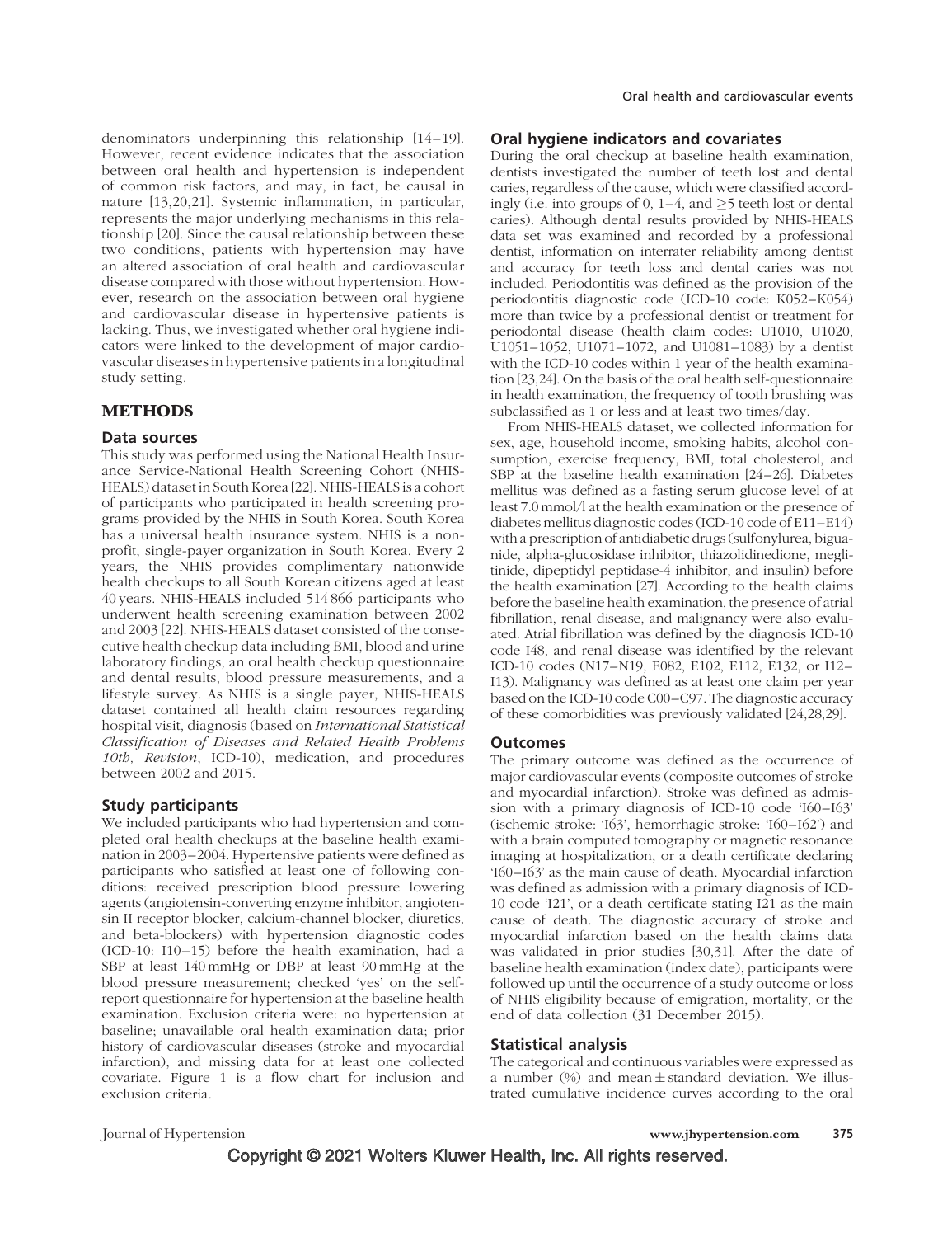

FIGURE 1 Flow chart of inclusion and exclusion criteria. NHIS-HEALS, National Health Insurance Service-National Health Screening Cohort in Korea.

hygiene indicators. The hazard ratio (HR) and 95% confidence interval (CI) regarding the oral hygiene indicators were calculated by Cox proportional hazard regression models. In the multivariate Cox regression model, sex, age, smoking habits, alcohol consumption, exercise frequency, BMI, total cholesterol, SBP, and comorbidities were adjusted. The proportional hazard assumption in the Cox model was tested based on Schoenfeld residuals, which were satisfied. For the secondary analysis, we constructed individual Cox regression models for each outcome (stroke, ischemic stroke, hemorrhage stroke, and myocardial infarction). All data manipulation and statistical analyses were performed using the SAS 9.4 version (SAS Inc., Cary, North Carolina, USA), with a statistical significance defined as a two-sided P-value less than 0.05.

#### RESULTS

On the basis of the inclusion and exclusion criteria, 52 677 hypertensive patients were included in this study. The median age of all participants was  $54.99 \pm 9.51$  years, and 33 317 (63.25%) of the participants were male. Periodontal disease was identified in 3672 (6.97%) participants. There were 3295 (6.26%) participants who lost more than five teeth, 848 (1.61%) participants had more than five dental caries, and 43 604 (82.78%) participants brushed their teeth at least twice a day (Table 1).

Regarding the risk for primary outcomes (major cardiovascular events) according to oral health status, in the 11.26  $\pm$  2.39 (mean  $\pm$  standard deviation) year study follow-up period, 3292 participants developed primary outcomes [stroke  $(n = 2,430, \text{ with } 1,752 \text{ ischemic strokes and})$ 678 hemorrhagic strokes), myocardial infarction ( $n = 862$ ). A cumulative incidence curve (Fig. 2) demonstrated that primary outcome occurrence depended on the number of teeth lost ( $P < 0.001$ ), number of dental caries ( $P < 0.001$ ), and frequency of tooth brushing per day  $(P < 0.001)$ . In a multivariable Cox regression analyses (Table 2), multiple dental caries  $(>\,5)$  were independently associated with primary outcome occurrence (adjusted hazard ratio: 1.37;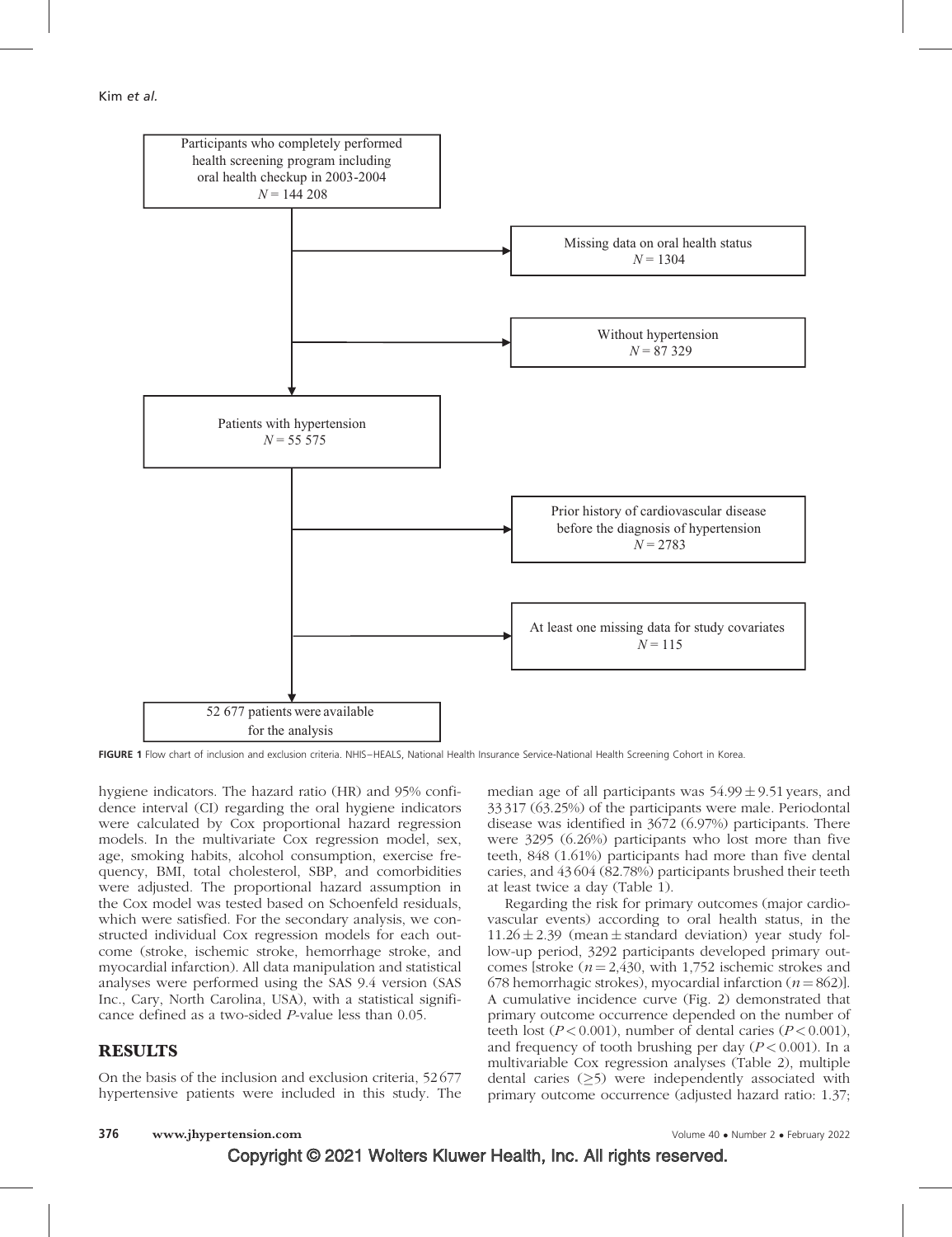| TABLE 1. Baseline characteristics of the study population |  |
|-----------------------------------------------------------|--|
|-----------------------------------------------------------|--|

| <b>Characteristics</b>                                                                            | Total                                                             |
|---------------------------------------------------------------------------------------------------|-------------------------------------------------------------------|
| $\overline{N}$                                                                                    | 52677                                                             |
| Age (years)                                                                                       | $54.99 \pm 9.51$                                                  |
| Sex (male)                                                                                        | 33 317 (63.25)                                                    |
| Household income<br>O1. lowest<br>Q <sub>2</sub><br>Q3<br>Q4, highest                             | 14850 (28.19)<br>12 250 (23.25)<br>14779 (28.06)<br>10798 (20.50) |
| Alcohol consumption, frequency per week<br>$<$ 1 time<br>$1-2$ times<br>$3-4$ times<br>$>5$ times | 25 542 (48.49)<br>20242 (38.43)<br>4444 (8.44)<br>2449 (4.65)     |
| Smoking habits<br>None<br>Former smoker<br>Current smoker                                         | 32 161 (61.05)<br>8077 (15.33)<br>12439 (23.61)                   |
| Exercise frequency, days per week<br>$<$ 1 day<br>$1-4$ days<br>$\geq$ 5 days                     | 25741 (48.87)<br>21319 (40.47)<br>5617 (10.66)                    |
| Anthropometric measurements<br>BMI (kg/m <sup>2</sup> )<br>SBP (mmHg)<br>DBP (mmHg)               | $24.68 \pm 2.97$<br>$140.88 \pm 15.44$<br>$88.24 + 10.02$         |
| Comorbidities<br>Diabetes mellitus<br>Atrial fibrillation<br>Renal disease<br>Malignancy          | 3796 (7.21)<br>472 (0.90)<br>1515 (2.88)<br>1457 (2.77)           |
| Laboratory findings<br>Total cholesterol (mmol/l)                                                 | $5.24 \pm 0.96$                                                   |
| Oral health status<br>Presence of periodontal disease                                             | 3672 (6.97)                                                       |
| Number of teeth lost<br>0<br>$1 - 4$<br>>5                                                        | 38 192 (72.50)<br>11 190 (21.24)<br>3295 (6.26)                   |
| Number of dental caries<br>$\Omega$<br>$1 - 4$<br>>5                                              | 42 300 (80.30)<br>9529 (18.09)<br>848 (1.61)                      |
| Number of times teeth brushed per day<br>$0-1$ time<br>$>2$ times                                 | 9073 (17.22)<br>43 604 (82.78)                                    |

Data are represented as the number, number of participants (%) or mean  $\pm$  standard deviation. O, quartile.

95% CI: 1.10–1.72;  $P = 0.006$ ). Frequency of tooth brushing per day (at least two times) was significantly related to a lower risk of major cardiovascular events (adjusted hazard ratio: 0.88; 95% CI: 0.81–0.96;  $P = 0.002$ ). In contrast, presence of periodontitis was not significantly associated with major cardiovascular events.

In the secondary analysis for individual cardiovascular outcomes, an increased number of teeth lost (at least five) was associated with an increased risk of hemorrhagic stroke (adjusted hazard ratio: 1.33; 95% CI: 1.04–1.71;  $P = 0.004$ ). A higher number of dental caries (at least five) was related to an increased risk of all stroke (adjusted hazard ratio: 1.33; 95% CI: 1.03–1.73;  $P = 0.003$ ) and ischemic stroke (adjusted hazard ratio: 1.43; 95% CI: 1.06–1.93;  $P = 0.002$ ). Brushing teeth frequently (at least two times per day) was associated with a lower risk of all stroke (adjusted hazard ratio: 0.87; 95% CI: 0.79–0.96;  $P = 0.004$ ) and hemorrhagic stroke

(adjusted hazard ratio: 0.77; 95% CI: 0.64–0.92;  $P = 0.003$ ) compared with brushing teeth 0–1 times per day (Table 3).

#### DISCUSSION

Our key study findings are that patients with hypertension who have poor oral hygiene indicators, such as dental caries, had a higher risk of major cardiovascular events. In contrast, better oral hygiene behavior (such as tooth brushing) was negatively related to the risk of major cardiovascular events.

Previous research suggests that tooth loss, a marker of poor oral hygiene, was significantly associated with an increased risk of ischemic stroke in the general population [11], coronary artery occlusive disease in elderly United States veterans [32], and peripheral artery occlusive disease in male health professionals [33]. Advanced/severe dental caries were related to an increased occurrence of coronary heart disease with a dose–response relationship in middleaged individuals [12]. The number of decayed teeth significantly increased the mortality hazard ratio in patients receiving hemodialysis [34]. Brushing teeth is an established, effective intervention that removes dental plaque and prevents periodontitis and dental caries [35]. Studies suggest a potential cardiovascular preventive role of tooth brushing [36]. More tooth brushing per day decreases the risk of new stroke, atrial fibrillation, and heart failure [24,37]. In a health survey among Scottish volunteers, participants who reported never/rarely brushing their teeth had an increased risk of cardiovascular diseases [38]. Infrequent teeth brushing  $(\leq 1$  time/day) was related to the development of obesity and hyperglycemia [39]. Although tooth loss showed an insignificant relationship for the occurrence of cardiovascular events, our study's findings are consistent with previous studies suggesting a relationship between oral hygiene and cardiovascular outcomes, especially in hypertensive patients who are at a greater risk compared with healthy individuals. We provided evidence of the association between poor oral hygiene and cardiovascular risk in a longitudinal study setting using a nationwide, population-based cohort. To reduce the risk of cardiovascular events, future studies must establish the underlying mechanism and potential roles of interventions aimed at improving oral hygiene.

In this study, we did not find a difference in cardiovascular risk between hypertensive patients with and without periodontitis. There is a significant body of evidence to support the association between periodontitis, a chronic inflammatory disease affecting the tissue surrounding the teeth, and cardiovascular risk [40,41]. Patients with periodontal disease are at an increased risk for cardiovascular disease [36,42,43]. These patients are susceptible to atherosclerosis or thrombosis [44,45]. However, some research indicates no such relationship between periodontitis and cardiovascular events [46,47]. Results of previous studies have been inconsistent regarding the association between periodontitis and cardiovascular risk. This discrepancy may be because of study design, sample size, or the study population (our study included only participants with hypertension in South Korea). For example, in a study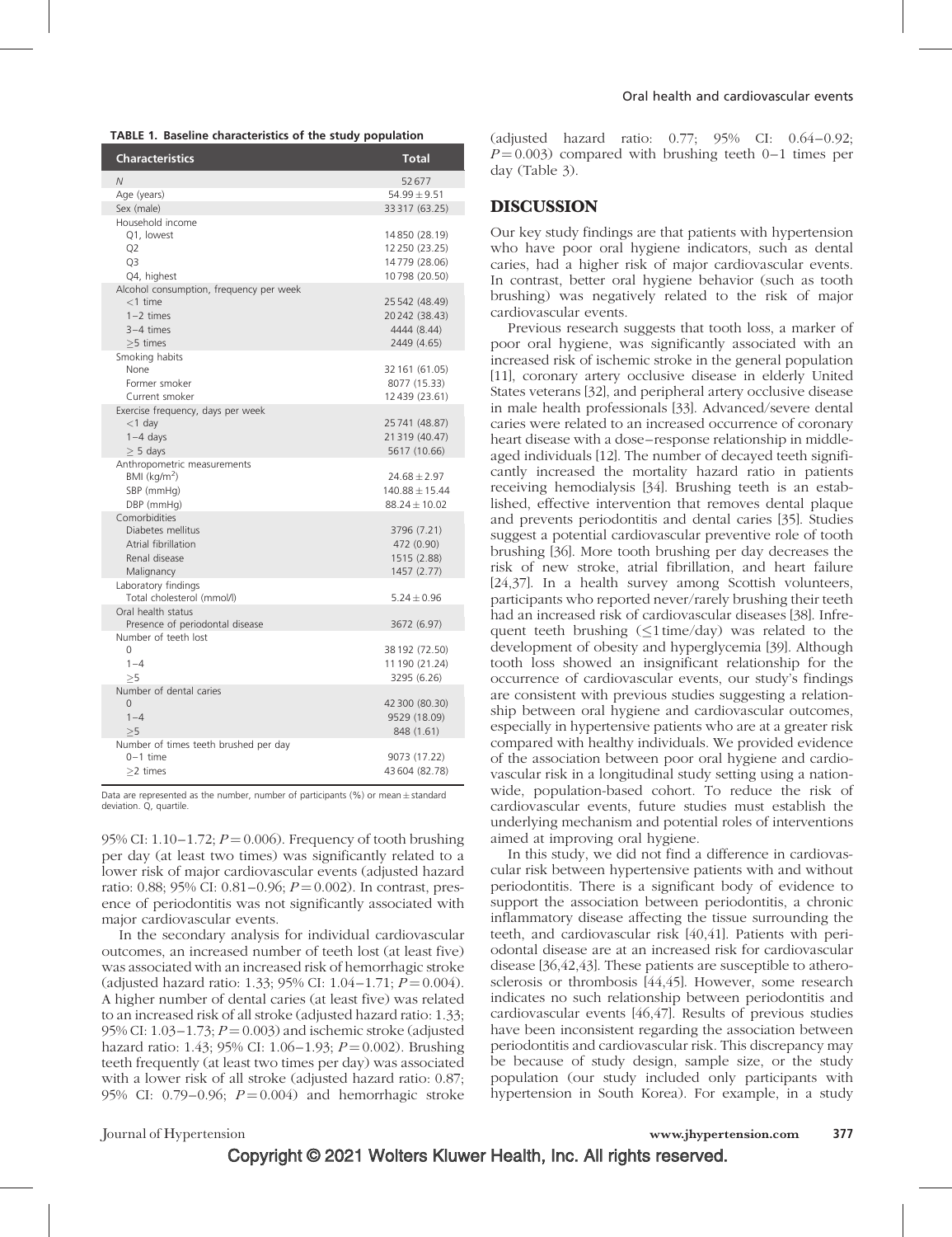

FIGURE 2 The cumulative incidence curves for major cardiovascular outcomes according to oral hygiene indicators in patients with hypertension.

involving patients receiving hemodialysis, periodontal disease was not independently related to mortality [48].

As this is an epidemiological study, it is challenging to present the underlying mechanism for the association between poor oral hygiene and cardiovascular diseases. However, there are several potential mechanisms. Oral health is closely related to several systemic diseases [49]. Oral health conditions and cardiovascular disease share many risk factors, such as old age, diabetes mellitus, smoking, obesity, stress, and health behaviors [50]. Tooth loss and dental caries could lead to dietary pattern alterations, such as low citrus fruit, beta carotene, folate, vitamin C, and fiber intake, which are nutrients protective against cardiovascular disease. Poor oral health coupled with increased tooth loss and dental caries may be inadequate to assure sufficient masticatory function. These undesirable eating habits are closely related to cardiovascular disease development [51]. Moreover, ulceration in periodontal tissues, tooth loss, and dental caries can disseminate pathogens from the oral cavity into the systemic circulation [52], causing direct microorganism intrusion into the arterial wall. This destructive cascade can lead to atherosclerosis and inflammation, which may elicit the development of and worsen cardiovascular diseases [53]. Tooth loss can cause high virulence with dysbiosis of oral biofilm, indirectly propagating pro-inflammatory cytokines [54]. These cytokines can raise the local and systemic inflammatory burden and are closely associated with hypertension and related cardiovascular outcomes [55]. In addition, this systemic inflammatory burden can enhance atherogenesis and increase arterial stiffness as an early sign of cardiovascular disease [56]. A previous meta-analysis showed that periodontitis was associated with an increased pulse wave velocity, an indicator of the degree of arterial stiffness [57]. Another study reported a significantly reduced arterial stiffness after periodontal treatment in periodontitis patients with refractory hypertension [58].

Our study's strengths include its large number of hypertensive patients and long-term longitudinal follow-up using a nationwide population-based cohort database. Our study also has several limitations. First, in our oral health examination dataset, the frequency of tooth brushing is based on a self-reported questionnaire, which may result in recall bias. Second, as our dataset did not evaluate severity of periodontitis, we could not prove the dose– response relationship between periodontitis and risk of cardiovascular events. Third, marital status, education level, and inflammatory biomarker data were not available in NHIS-HEALS. Finally, although this study has a longitudinal design, a causal relationship between variables cannot be determined by a retrospective study design without interventions. Therefore, prospective trials must establish whether oral health interventions effectively reduce the risk of future cardiovascular events.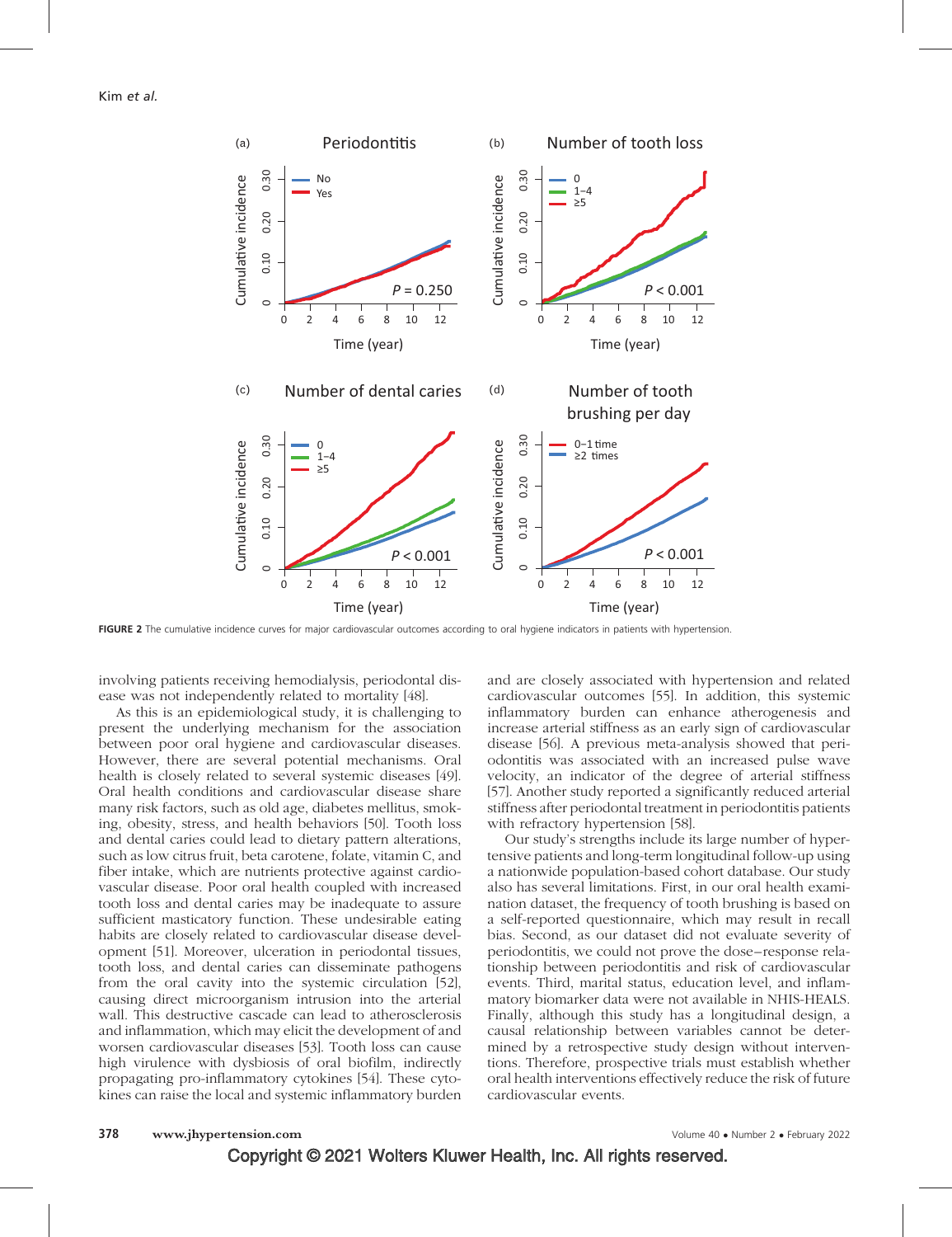#### TABLE 2. Risk factors for primary outcomes in hypertensive patients

|                                           | TABLE 2. Now factors for primary battonies in hypertensive patients<br><b>Univariate</b> |                          | <b>Multivariate</b>    |                          |  |
|-------------------------------------------|------------------------------------------------------------------------------------------|--------------------------|------------------------|--------------------------|--|
|                                           | Crude HR [95% CI]                                                                        | P value                  | Adjusted HR [95% CI]   | P value                  |  |
| Sex (male)                                | $1.07$ $[0.99 - 1.14]$                                                                   | 0.085                    | $1.34$ [1.22-1.46]     | < 0.001                  |  |
| Age (years)                               | $1.07$ [1.06-1.07]                                                                       | < 0.001                  | $1.07$ [1.06-1.08]     | < 0.001                  |  |
| Household income                          |                                                                                          |                          |                        |                          |  |
| Q1, lowest                                | $1$ (Ref)                                                                                |                          | $1$ (Ref)              |                          |  |
| Q <sub>2</sub>                            | $0.86$ [0.79-0.94]                                                                       | 0.001                    | $0.99$ $[0.90 - 1.09]$ | 0.842                    |  |
| Q <sub>3</sub>                            | $0.76$ [0.69-0.83]                                                                       | < 0.001                  | $0.94$ [0.85-1.02]     | 0.147                    |  |
| Q4, highest                               | $0.64$ [0.58-0.71]                                                                       | < 0.001                  | $0.78$ [0.70-0.86]     | < 0.001                  |  |
| Smoking habits                            |                                                                                          |                          |                        |                          |  |
| Never smoker                              | $1$ (Ref)                                                                                | $\qquad \qquad -$        | $1$ (Ref)              |                          |  |
| Former smoker                             | $0.88$ [0.79-0.97]                                                                       | 0.015                    | 1.08 [0.96-1.21]       | 0.182                    |  |
| Current smoker                            | 1.28 [1.19-1.39]                                                                         | < 0.001                  | $1.71$ [1.55-1.87]     | < 0.001                  |  |
| Alcohol consumption, frequency per week   |                                                                                          |                          |                        |                          |  |
| $<$ 1 time                                | $1$ (Ref)                                                                                |                          | $1$ (Ref)              |                          |  |
| $1-2$ times                               | $0.75$ [0.69-0.81]                                                                       | < 0.001                  | $0.88$ [0.80-0.96]     | 0.003                    |  |
| $3-4$ times                               | $0.89$ [0.78-1.01]                                                                       | 0.066                    | $0.87$ [0.76-1.00]     | 0.054                    |  |
| $>5$ times                                | $1.33$ [1.15-1.53]                                                                       | < 0.001                  | $0.90 [0.77 - 1.05]$   | 0.175                    |  |
| Exercise frequency, days per week         |                                                                                          |                          |                        |                          |  |
| $<$ 1 day                                 | $1$ (Ref)                                                                                | $\overline{\phantom{a}}$ | $1$ (Ref)              | $\overline{\phantom{a}}$ |  |
| $1-4$ days                                | $0.70$ [0.65-0.76]                                                                       | < 0.001                  | $0.89$ [0.82-0.96]     | 0.004                    |  |
| $\geq$ 5 days                             | $0.96$ $[0.86 - 1.07]$                                                                   | 0.430                    | $0.89$ $[0.80 - 0.99]$ | 0.047                    |  |
| BMI $(kq/m2)$                             | $0.97$ $[0.96 - 0.98]$                                                                   | < 0.001                  | $0.99$ [0.98-1.01]     | 0.320                    |  |
| SBP (10 mmHg)                             | $1.12$ [1.10-1.14]                                                                       | < 0.001                  | 1.07 [1.05-1.09]       | < 0.001                  |  |
| Total cholesterol (mmol/l)                | $1.04$ $[1.01 - 1.08]$                                                                   | 0.020                    | $1.09$ [1.05-1.12]     | < 0.001                  |  |
| Diabetes mellitus                         | 2.18 [1.97-2.41]                                                                         | < 0.001                  | 1.79 [1.62-1.99]       | < 0.001                  |  |
| Atrial fibrillation                       | $2.87$ [ $2.28 - 3.62$ ]                                                                 | < 0.001                  | 2.08 [1.65-2.62]       | < 0.001                  |  |
| Renal disease                             | $1.27$ [1.05-1.53]                                                                       | 0.013                    | $1.02$ $[0.84 - 1.23]$ | 0.849                    |  |
| Malignancy                                | $1.11$ [0.91-1.37]                                                                       | 0.313                    | $0.91$ [0.74-1.12]     | 0.353                    |  |
| Oral hygiene markers                      |                                                                                          |                          |                        |                          |  |
| Periodontitis, yes                        | $1.07$ [0.94-1.22]                                                                       | 0.319                    | $1.05$ [0.92-1.20]     | 0.481                    |  |
| Number of teeth lost                      |                                                                                          |                          |                        |                          |  |
| 0                                         | $1$ (Ref)                                                                                | $\overline{\phantom{a}}$ | $1$ (Ref)              | $\overline{\phantom{a}}$ |  |
| $1 - 4$                                   | $1.17$ [1.08-1.27]                                                                       | < 0.001                  | $1.04$ [0.95 - 1.13]   | 0.416                    |  |
| > 5                                       | 2.01 [1.79-2.25]                                                                         | < 0.001                  | 1.11 [0.99-1.25]       | 0.078                    |  |
| Number of dental caries                   |                                                                                          |                          |                        |                          |  |
| $\Omega$                                  | $1$ (Ref)                                                                                | $\overline{\phantom{a}}$ | $1$ (Ref)              | $\overline{\phantom{a}}$ |  |
| $1 - 4$                                   | $1.02$ [0.93-1.11]                                                                       | 0.114                    | $1.06$ $[0.97 - 1.16]$ | 0.195                    |  |
| >5                                        | $1.65$ [1.32-2.05]                                                                       | < 0.001                  | $1.37$ [1.10-1.72]     | 0.006                    |  |
| Number of times teeth are brushed per day |                                                                                          |                          |                        |                          |  |
| $0-1$ time                                | $1$ (Ref)                                                                                |                          | $1$ (Ref)              |                          |  |
| $\geq$ 2 times                            | $0.70$ [0.64-0.76]                                                                       | < 0.001                  | $0.88$ [0.81-0.96]     | 0.002                    |  |

Data are derived from Cox proportional hazard regression analysis for the development of stroke and myocardial infarction. CI, confidence interval; HR, hazard ratio.

|  |  |  |  |  | TABLE 3. Secondary analysis for individual cardiovascular outcome |  |
|--|--|--|--|--|-------------------------------------------------------------------|--|
|--|--|--|--|--|-------------------------------------------------------------------|--|

|                                       | All stroke<br>(ICD-10 codes I60-I63)<br>$(n=2430)$ | <b>Ischemic stroke</b><br>(ICD-10 code 163)<br>$(n = 1752)$ | <b>Hemorrhagic stroke</b><br>(ICD-10 codes I60-I62)<br>$(n = 678)$ | <b>Myocardial infarction</b><br>(ICD-10 code I21)<br>$(n=862)$ |  |  |  |
|---------------------------------------|----------------------------------------------------|-------------------------------------------------------------|--------------------------------------------------------------------|----------------------------------------------------------------|--|--|--|
| Oral hygiene markers                  |                                                    |                                                             |                                                                    |                                                                |  |  |  |
| Periodontitis, yes                    | $0.99$ $[0.85 - 1.16]$                             | $1.04$ [0.87-1.25]                                          | $0.86$ $[0.62 - 1.18]$                                             | $1.21$ $[0.96 - 1.53]$                                         |  |  |  |
| Number of teeth lost                  |                                                    |                                                             |                                                                    |                                                                |  |  |  |
| $\mathbf{0}$                          | $1$ (Ref)                                          | $1$ (Ref)                                                   | $1$ (Ref)                                                          | $1$ (Ref)                                                      |  |  |  |
| $1 - 4$                               | $1.04$ [0.94 - 1.15]                               | $1.00$ $[0.89 - 1.13]$                                      | $1.15$ $[0.95 - 1.38]$                                             | $1.02$ $[0.87 - 1.21]$                                         |  |  |  |
| > 5                                   | 1.14 [0.99-1.30]                                   | $1.07$ $[0.92 - 1.26]$                                      | $1.33$ $[1.04 - 1.71]$                                             | $1.02$ [0.80-1.31]                                             |  |  |  |
| Number of dental caries               |                                                    |                                                             |                                                                    |                                                                |  |  |  |
| $\mathbf{0}$                          | $1$ (Ref)                                          | $1$ (Ref)                                                   | $1$ (Ref)                                                          | $1$ (Ref)                                                      |  |  |  |
| $1 - 4$                               | $1.05$ $[0.95 - 1.17]$                             | $1.07$ [0.95 - 1.21]                                        | $1.00$ $[0.82 - 1.22]$                                             | $1.09$ $[0.91 - 1.30]$                                         |  |  |  |
| > 5                                   | $1.33$ $[1.03 - 1.73]$                             | $1.43$ [1.06 - 1.93]                                        | $1.10$ $[0.66 - 1.85]$                                             | 1.48 [0.96-2.30]                                               |  |  |  |
| Number of times teeth brushed per day |                                                    |                                                             |                                                                    |                                                                |  |  |  |
| $0-1$ time                            | 1 (Ref)                                            | $1$ (Ref)                                                   | $1$ (Ref)                                                          | $1$ (Ref)                                                      |  |  |  |
| $> 2$ times                           | $0.87$ [0.79-0.96]                                 | $0.91$ [0.82 - 1.03]                                        | $0.77$ $[0.64 - 0.92]$                                             | $0.91$ $[0.77 - 1.07]$                                         |  |  |  |
|                                       |                                                    |                                                             |                                                                    |                                                                |  |  |  |

Data derived from multivariate Cox proportional hazard regression model. Data are presented as hazard ratio [95% confidence interval]. Adjustments were performed for the covariates listed in Table 2. ICD-10, International Statistical Classification of Diseases and Related Health Problems 10th Revision.

### Copyright © 2021 Wolters Kluwer Health, Inc. All rights reserved.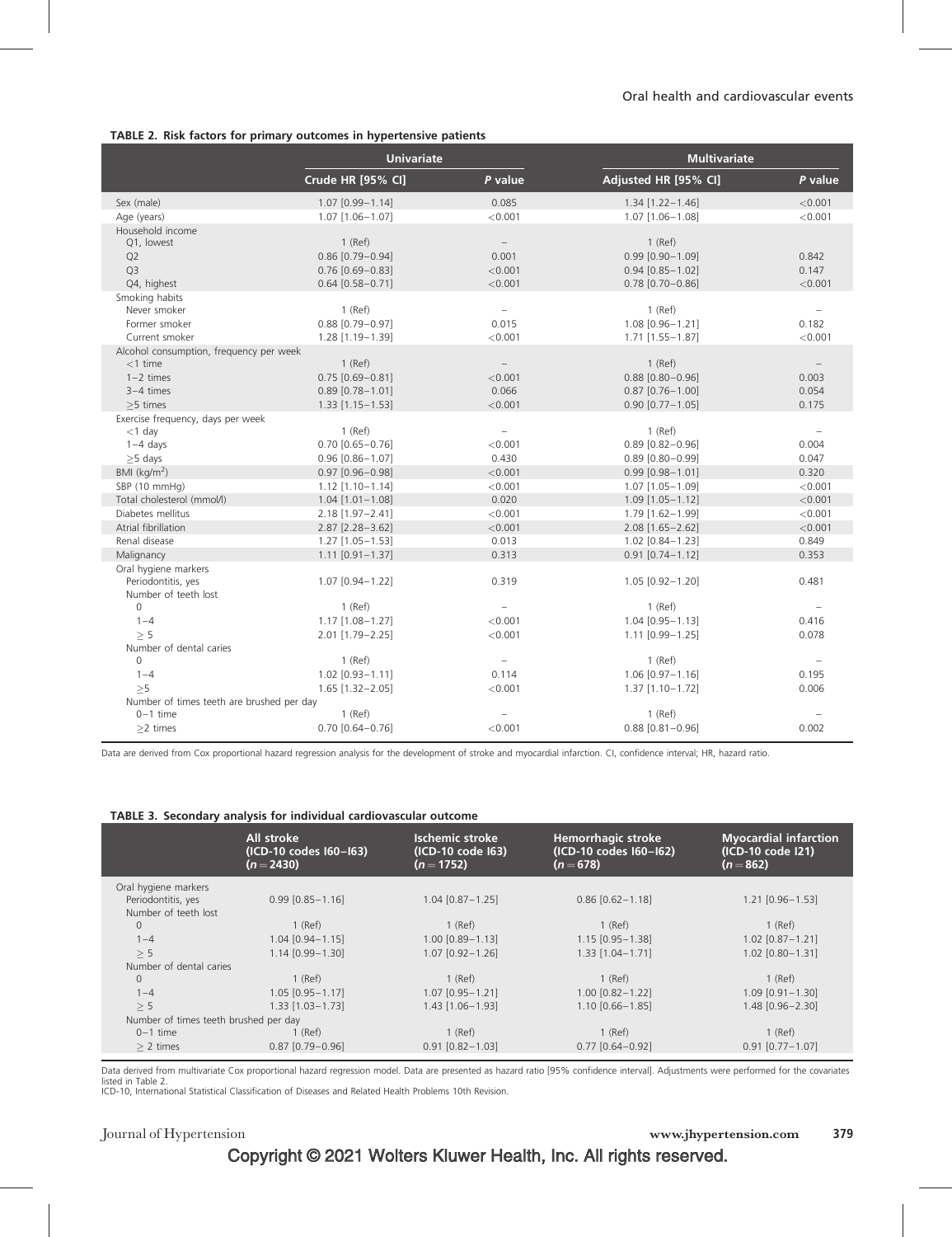In conclusion, our study demonstrated that multiple dental caries were related to the risk of cardiovascular diseases in hypertensive patients. Better oral hygiene may attenuate the risk of cardiovascular events in hypertensive patients.

#### ACKNOWLEDGEMENTS

Funding sources: this work was supported by the Basic Science Research Program through the National Research Foundation of Korea (NRF), funded by the Ministry of Education (NRF-2021R1F1A1048113 to T.-J.S., 2020R1I1 A1A01060447 to J.K.).

Ethnical approval: all authors were involved in conceiving the study; K.H.J. study concept and design, drafting/ revising the manuscript for content. J.J. statistical analysis and interpretation of data. T.-J.S. and J.K. study concept and design, acquisition of data. All authors read and approved the final manuscript.

Data availability statement: we used the sample research data extracted and provided by the National Health Insurance Sharing System (further details available at: [https://](https://nhiss.nhis.or.kr/bd/ab/bdaba021eng.do) [nhiss.nhis.or.kr/bd/ab/bdaba021eng.do\)](https://nhiss.nhis.or.kr/bd/ab/bdaba021eng.do).

#### Conflicts of interest

The authors report no disclosures relevant to the manuscript.

#### REFERENCES

- 1. Mills KT, Bundy JD, Kelly TN, Reed JE, Kearney PM, Reynolds K, et al. Global disparities of hypertension prevalence and control: a systematic analysis of population-based studies from 90 countries. Circulation 2016; 134:441–450.
- 2. Collaborators GBDRF. Global, regional, and national comparative risk assessment of 84 behavioural, environmental and occupational, and metabolic risks or clusters of risks for 195 countries and territories, 1990–2017: a systematic analysis for the Global Burden of Disease Study 2017. Lancet 2018; 392:1923–1994.
- 3. Forouzanfar MH, Liu P, Roth GA, Ng M, Biryukov S, Marczak L, et al. Global burden of hypertension and systolic blood pressure of at least 110 to 115 mmHg, 1990–2015. JAMA 2017; 317:165–182.
- 4. Carey RM, Muntner P, Bosworth HB, Whelton PK. Prevention and control of hypertension: JACC Health Promotion Series. J Am Coll Cardiol 2018; 72:1278–1293.
- 5. Kononen E, Gursoy M, Gursoy UK. Periodontitis: a multifaceted disease of tooth-supporting tissues. *J Clin Med* 2019; 8:1135.
- 6. Kinane DF, Stathopoulou PG, Papapanou PN. Periodontal diseases. Nat Rev Dis Primers 2017; 3:17038.
- 7. Holt R, Roberts G, Scully C. ABC of oral health. Dental damage, sequelae, and prevention. BMJ 2000; 320:1717–1719.
- 8. Libby P. Inflammation and cardiovascular disease mechanisms. Am J Clin Nutr 2006; 83:456S–460S.
- 9. Forner L, Larsen T, Kilian M, Holmstrup P. Incidence of bacteremia after chewing, tooth brushing and scaling in individuals with periodontal inflammation. *J Clin Periodontol* 2006; 33: 401–407.
- 10. Joshipura KJ, Hung HC, Rimm EB, Willett WC, Ascherio A. Periodontal disease, tooth loss, and incidence of ischemic stroke. Stroke 2003; 34:47–52.
- 11. Kim K, Choi S, Chang J, Kim SM, Kim SJ, Kim RJ, et al. Severity of dental caries and risk of coronary heart disease in middle-aged men and women: a population-based cohort study of Korean adults, 2002–2013. Sci Rep 2019; 9:10491.
- 12. Pietropaoli D, Del Pinto R, Ferri C, Wright JT Jr, Giannoni M, Ortu E, Monaco A. Poor oral health and blood pressure control among US hypertensive adults. Hypertension 2018; 72:1365–1373.
- 13. Woo HG, Chang Y, Lee JS, Song TJ. Tooth loss is associated with an increased risk of hypertension: a nationwide population-based cohort study. PLoS One 2021; 16:e0253257.
- 14. Arboleda S, Vargas M, Losada S, Pinto A. Review of obesity and periodontitis: an epidemiological view. Br Dent J 2019; 227:235–239.
- 15. Preshaw PM, Bissett SM. Periodontitis and diabetes. Br Dent J 2019; 227:577–584.
- 16. Haytac MC, Ozcelik O, Mariotti A. Periodontal disease in men. Periodontol 2000 2013; 61:252–265.
- 17. Worldwide trends in blood pressure from 1975 to 2015: a pooled analysis of 1479 population-based measurement studies with 191 million participants. Lancet 2017; 389:37–55.
- 18. Eke PI, Thornton-Evans GO, Wei L, Borgnakke WS, Dye BA, Genco RJ. Periodontitis in US adults: National Health and Nutrition Examination Survey 2009–2014. J Am Dent Assoc 2018; 149:576–588.
- 19. Borrell LN, Crawford ND. Socioeconomic position indicators and periodontitis: examining the evidence. Periodontol 2000 2012; 58:69–83.
- 20. Tsakos G, Sabbah W, Hingorani AD, Netuveli G, Donos N, Watt RG, D'Aiuto F. Is periodontal inflammation associated with raised blood pressure? Evidence from a National US survey. *J Hypertens* 2010; 28:2386–2393.
- 21. Muñoz Aguilera E, Suvan J, Buti J, Czesnikiewicz-Guzik M, Barbosa Ribeiro A, Orlandi M, et al. Periodontitis is associated with hypertension: a systematic review and meta-analysis. Cardiovasc Res 2020; 116:28–39.
- 22. Seong SC, Kim YY, Park SK, Khang YH, Kim HC, Park JH, et al. Cohort profile: the National Health Insurance Service-National Health Screening Cohort (NHIS-HEALS) in Korea. BMJ Open 2017; 7:e016640.
- 23. Chang Y, Lee JS, Lee KJ, Woo HG, Song TJ. Improved oral hygiene is associated with decreased risk of new-onset diabetes: a nationwide population-based cohort study. Diabetologia 2020; 63:924–933.
- 24. Chang Y, Woo HG, Park J, Lee JS, Song TJ. Improved oral hygiene care is associated with decreased risk of occurrence for atrial fibrillation and heart failure: A nationwide population-based cohort study. Eur J Prev Cardiol 2020; 27:1835–1845.
- 25. Lee K, Lee JS, Kim J, Lee H, Chang Y, Woo HG, et al. Oral health and gastrointestinal cancer: a nationwide cohort study. J Clin Periodontol 2020; 47:796–808.
- 26. Song TJ, Kim JW, Kim J. Oral health and changes in lipid profile: A nationwide cohort study. J Clin Periodontol 2020; 47:1437–1445.
- Yu JH, Han K, Park S, Cho H, Lee DY, Kim JW, et al. Incidence and risk factors for dementia in type 2 diabetes mellitus: a nationwide population-based study in Korea. Diabetes Metab J 2020; 44:113–124.
- 28. Lee SS, Ae Kong K, Kim D, Lim YM, Yang PS, Yi JE, et al. Clinical implication of an impaired fasting glucose and prehypertension related to new onset atrial fibrillation in a healthy Asian population without underlying disease: a nationwide cohort study in Korea. Eur Heart J 2017; 38:2599–2607.
- 29. Soon-Og B, Gilwon K. A comparative study of the disease codes between Korean National Health Insurance Claims and Korean National Hospital Discharge In-Depth Injury Survey. Health Policy Manage 2014; 24:322–329.
- 30. Park TH, Choi JC. Validation of stroke and thrombolytic therapy in Korean National Health Insurance Claim Data. J Clin Neurol 2016; 12:42–48.
- 31. Jee SH, Jang Y, Oh DJ, Oh BH, Lee SH, Park SW, et al. A coronary heart disease prediction model: the Korean Heart Study. BMJ Open 2014; 4:e005025.
- 32. Loesche WJ, Schork A, Terpenning MS, Chen YM, Dominguez BL, Grossman N. Assessing the relationship between dental disease and coronary heart disease in elderly U.S. veterans. J Am Dent Assoc 1998; 129:301–311.
- 33. Hung H-C, Willett W, Merchant A, Rosner BA, Ascherio A, Joshipura KJ. Oral health and peripheral arterial disease. Circulation 2003; 107:1152–1157.
- 34. Mizutani K, Mikami R, Gohda T, Gotoh H, Aoyama N, Matsuura T, et al. Poor oral hygiene and dental caries predict high mortality rate in hemodialysis: a 3-year cohort study. Sci Rep 2020; 10:21872.
- 35. Damle SG, Patil A, Jain S, Damle D, Chopal N. Effectiveness of supervised toothbrushing and oral health education in improving oral hygiene status and practices of urban and rural school children: a comparative study. J Int Soc Prev Community Dent 2014; 4:175–181.